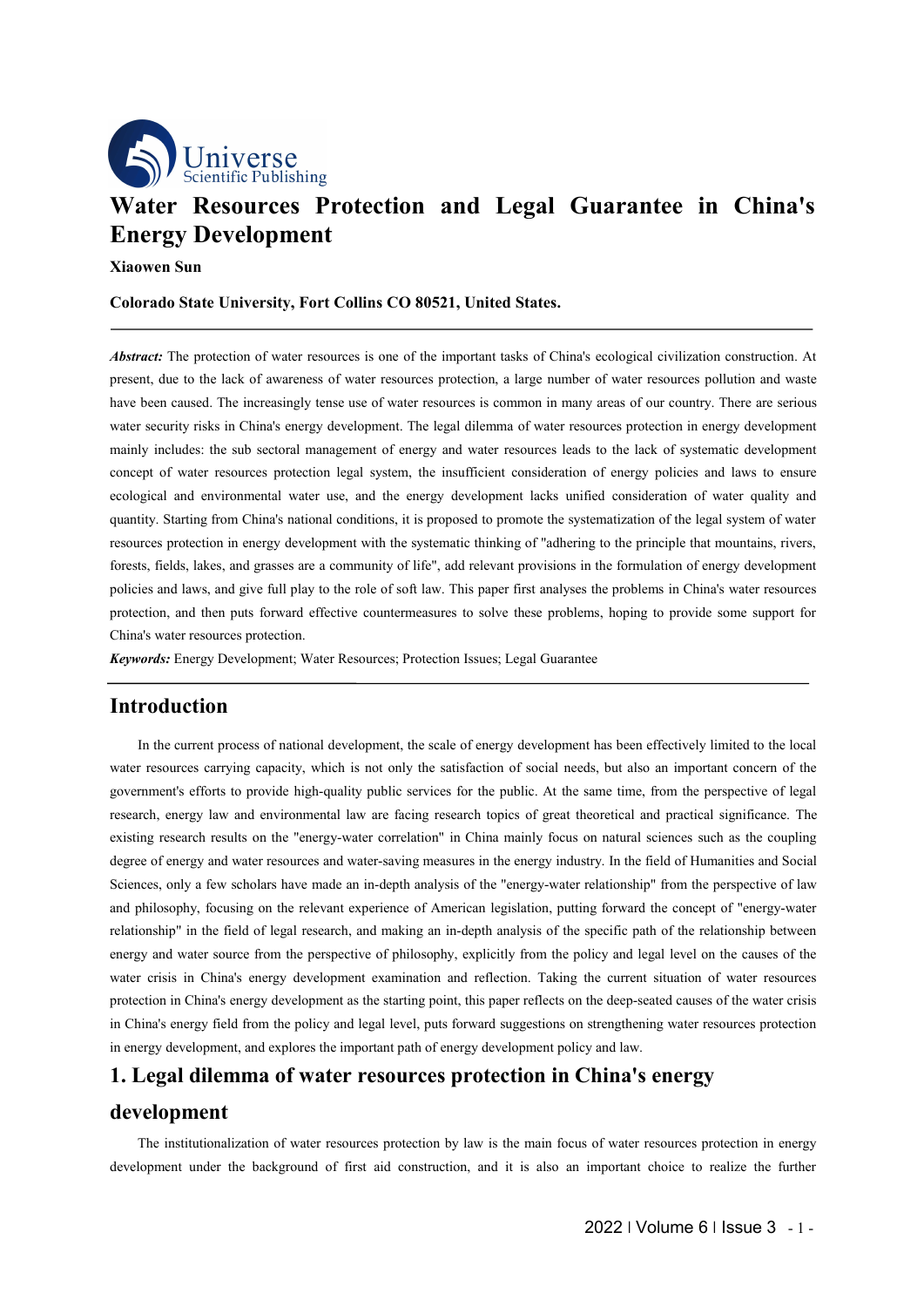development and high-quality development of China's energy industry under the constraints of water resources. When<br>carefully examining China's existing energy policies and laws, we can conclude that there are specific prov development and high-quality development of China's energy industry under the constraints of water resources. When<br>carefully examining China's existing energy policies and laws, we can conclude that there are specific prov development and high-quality development of China's energy industry under the constraints of water resources. When<br>carefully examining China's existing energy policies and laws, we can conclude that there are specific prov development and high-quality development of China's energy industry under the constraints of water resources. When<br>carefully examining China's existing energy policies and laws, we can conclude that there are specific prov development and high-quality development of China's energy industry under the constraints of water resocarefully examining China's existing energy policies and laws, we can conclude that there are specific provision resoca development and high-quality development of China's energy industry under the constraints of water resources. When<br>carefully examining China's existing energy policies and laws, we can conclude that there are specific prov Internal sign-quality development of China's energy industry under the constraints of water resources. When<br>
I multiply examining China's existing energy policies and laws, we can conclude that there are specific provision

## **resources**

environmental enters, but also resources and the constrained that there are specific provisions on water<br>resources protection in energy development, but there is still a certain distance from the ecological rule of law. Es the messary of the messary to the example the protection as the starting of the starting tendent and the ecological rule of law. Especially in<br>the new era, the protection of water resources in energy development should sta Environmental elements in a unified way. If policies and laws in different fields of natural exact the spirit of natural elements in a unified way. If policies are entropy and water resources leads to water resources The p protection, they will ignore the natural resources in each galaxies of future generations.<br> **1.1** Sub sector management of energy and water resources leads to water<br>
resources<br>
The protection legal system lacks the concept **1.1 Sub sector management of energy and water resources leads to water resources**<br>
The protection legal system lacks the concept of systematic development. Coal, oil, natural gas, and water are not only<br>
environmental fac 1.1 SUD Sector management of energy and water resources leads to water<br>
resources<br>
The protection legal system lacks the concept of systematic development. Coal, oil, natural gas, and water are not only<br>
environmental fact **TESOUITCES**<br>The protection legal system lacks the concept of systematic development. Coal, oil, natural gas, and water are not only<br>environmental factors, but also resource factors. In addition to seeing their independent The protection legal system lacks the concept of systematic development. Coal, oil, natural gas, and water are not only<br>environmental factors, but also resource factors. In addition to seeing their independent characterist The protection regal system tacks une contept or systematic development. Coat, on, natural gas, and water are not omy<br>environmental factors, but also resource factors. In dadition to seeing their independent characteristic environmental racions, our also resource racions. In adution to seeing metr interpendent characteristics, it is sessential to see<br>their commental itsens in tas necessary to take ecological integrity protection as the start ment element is in in a unified way. If policies and laws in different fields of natural resources lates the spirit of unified protection, they will ignore the possible impact of the development and utilization of one natu environmental elements in a united way. It poices and laws in uniterent neuts of natural resources lack the spirit of unined<br>
China has long adopted the subsible impact of the development and utilization of one natural res procection, they will globe the possible impact of the development and unitzation of one natural resources, this inst conductive<br>China has long adopted the sub sector management system in the field of energy and water reso China has long adopted the sub-sector inangement system in the fled or elegy and water resources, which is not conductive<br>to the unified protection of resources and environmental factors, especially the protection of vater The formation of a certain advision and environmental racions, especially the protection of water resources in energy<br>development. The formation of a certain administrative department in charge of water resources is charac development. The formation of a certain administrative department in charge of water resources is characterized by the participation of a certain administrative department in charge of water resources and oher relevant dep participation of a certain administrative department in charge of water resources and<br>disadvantage of this management system is that when formulating energy management pointerests and opinions of a single department, under procession, usey win agoor to accourate the caterooping and surface of the field of energy and water resources, which is not conductive to the unified protection of resources and environmental factors, especially the prote to the unified protection of resources and environmental factors, especially the proteor development. The formation of a certain administrative department in charge of wat participation of a certain administrative departme The energy sector does not take into account the value to be achieved by the elements of other resources, including water<br>reces. It is easy to ignore the possible negative impact of policies and laws for a single resource

Environment and water the mass were interested on the relevant of places are interested, meaning environment fields, including water resources. This model not only separates the various natural associations between various The specifics, including water resources. This model not only separates the various natural associations between<br>various resources, but also separates the cooperation that should exist between different resource management reflects the lack of a concept of protecting water resources in energy management, and more attention of the conception  $\mu$  and  $\mu$  **protecting water resources**  $\mathbf{1.2}$  **Energy policies and laws lack relevant provisio** Assed on the natural associations between different resources.<br> **1.2 Energy policies and laws lack relevant provisions on saving and**<br> **protecting water resources**<br>
The deficiency in the field of energy policy and law is m **1.2 Energy policies and laws lack relevant provisions on saving and**<br> **protecting water resources**<br>
The deficiency in the field of energy policy and law is mainly that the provisions on protecting the ecological<br>
environm **Production, processing, and consumption, how to protect water resources** in the consumption of **Saving** and **provisions** on protecting the ecological environment and water use are in vain, and the relevant provisions are more exact ing water all of energy policy and law is mainly that the provisions on protecting the ecological<br>environment and water use are in vain, and the relevant provisions are obviously insufficient. In looking for and various resources, but also separates the cooperation that should exist between different resource management departments<br>based on the natural associations between different resources.<br> **1.2 Energy policies and laws lack r** moment and water use are in vain, and the relevant provisions are obviously insufficient. In looking for and analyzing<br>pecifics, we can conclude that the lack of content in China's energy haw on how to ensure the "energy-w the specifics, we can conclude that the lack of content in China's energy law on how to ensure the "energy-water balance"<br>reflects the lack of a concept of protecting water resources in energy management, and more attentio

ching the development and utilization of coal with the carrying capacity of local water resources.<br> **3 Lack of unity of water quality and quantity in energy dev**<br>
When analyzing the situation of energy development, proces reflects the lack of a concept of protecting water resources in energy management, and more attention needs to be paid to this aspect. The focus of attention is to ensure the safe production and coal development and utiliz aspect. The focus of attention is to ensure the safe production and coal development and utilization of the coal industry. There is a lack of consideration on the conservation and protection of water resources in the field is a lack of consideration on the conservation and protection of water resources in the fields of coal energy mining, production, processing, and consumption, how to protect water resources in the coal industry, as well as production, processing, and consumption, how to protect water resources in the coal industry, as well as realize the content of matching the development and utilization of coal with the carrying capacity of local water res matching the development and utilization of coal with the carrying capacity of local water resources.<br> **1.3 Lack of unity of water quality and quantity in energy development**<br>
When analyzing the situation of energy develop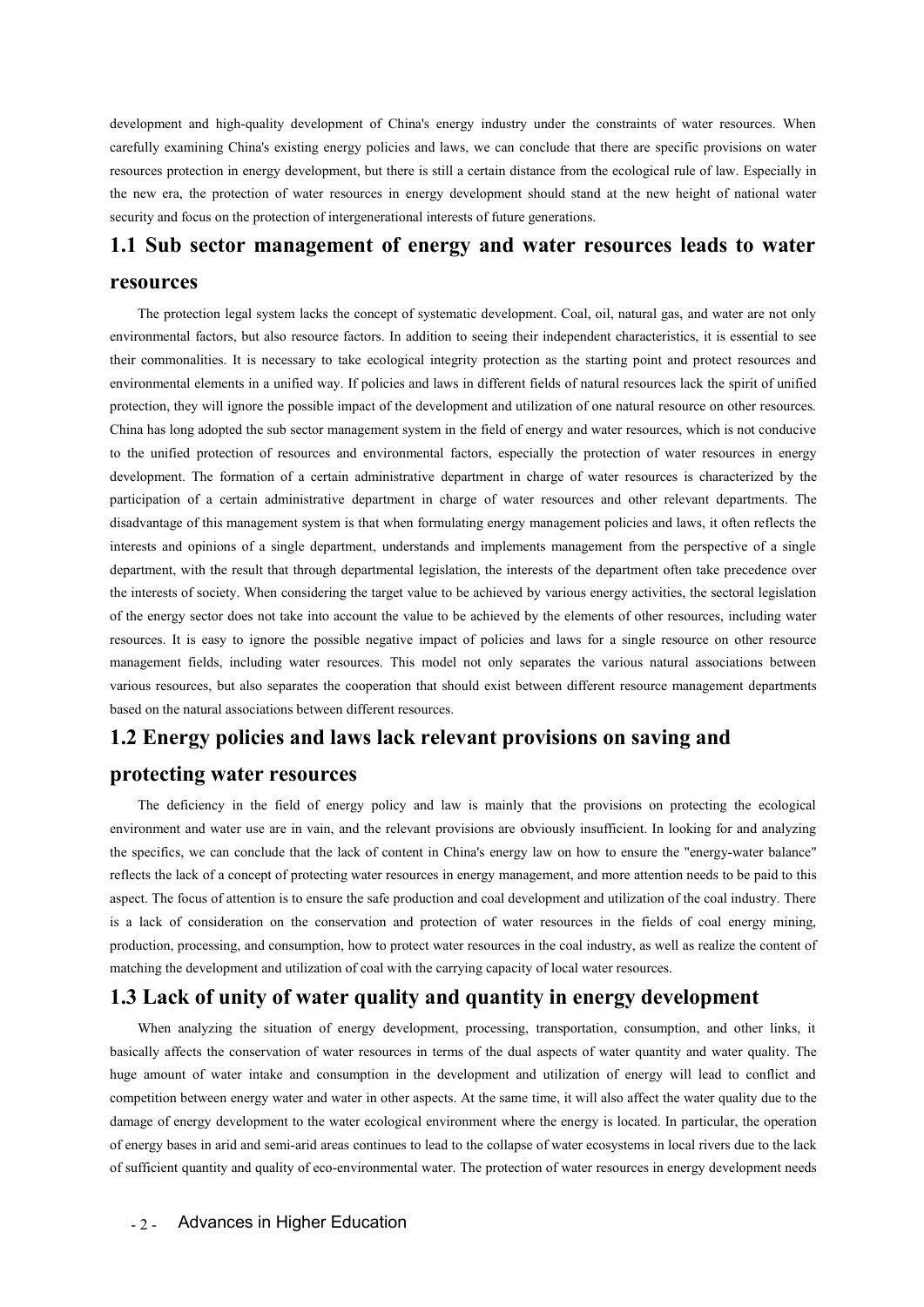to comprehensively consider the dual protection of water quantity and water quality. The field of water resources<br>management in China follows the way of separate management of water quantity and water quality, nevertheless The comprehensively consider the dual protection of water quantity and water quality. The field of water resources management in China follows the way of separate management of water quantity and water quality, nevertheles to comprehensively consider the dual protection of water quantity and water quality. The field of water resources management in China follows the way of separate management of water quantity and water quality, nevertheless It is the comprehensively consider the dual protection of water quantity and water quality. The field of water resources management in China follows the way of separate management of water quantity and water quality, never to comprehensively consider the dual protection of water quantity and water quality. The field of water resources management in China follows the way of separate management of water quantity and water quality, nevertheless to comprehensively consider the dual protection of water quantity and water quality. The field of water resources management in China follows the way of separate management of water quantity and water quality, nevertheless to comprehensively consider the dual protection of water quantity and water quality. The field of water management in China follows the way of separate management of water quantity and water quality, neverthele related aff **2. Water resources protection and legal guarantee path in China's energy**<br> **2. Add relevant class with the matter of the construction** of water quality. The field of water resources<br>
pronugagement in China follows the way to comprehensively consider the dual protection of water quantity and water quality. The field of water resources management in China follows the way of separate management of water quantity and water quality, nevertheless

# **development**

# **laws**

It is the material carrier of water resources, are a whole. The lack of sufficient water that meets certain quality<br> **Water resources protection and legal guarantee path in China's energy<br>
Elopment<br>
Add relevant clauses wh** requirements will lead to the overall damage of the water ecosystem of the basin.<br>
2. Water resources protection and legal guarantee path in China's energy<br>
development<br>
2.1 Add relevant clauses when formulating energy dev **2. Water resources protection and legal guarantee path in China's energy development**<br>**2.1 Add relevant clauses when formulating energy development policies and**<br>**laws**<br>The formulation of energy laws and policies should f 2. Water Tesourtes protection and regar guarantee path in Clinia's energy<br>development<br>2.1 Add relevant clauses when formulating energy development policies and<br>laws<br>The formulation of energy laws and policies should fully **2.1 Add relevant clauses when formulating energy development policies and<br>
laws**<br>
The formulation of energy laws and policies should fully consider their impact on water resources and coordinate them<br>
with China's most st **2.1 Add relevant clauses when formulating energy development policies and laws**<br>The formulation of energy laws and policies should fully consider their impact on water resources and coordinate them<br>with China's most strin **EXECT A FORT CHATT CHATTS CHATTS THE MUST AND A THE SECT THAT MUST A THE SECT THAT MUST A THE FORMULT AND A THE FORMULT AND A THE FORMULT AND A THE FORMULT AND A THE FORMULT AND A THE STRICT AND NOT DEVITED AND A THE MUST IAWS**<br>The formulation of energy laws and policies should fully consider their impact on water resources and coordinate them<br>with China's most stringent water resources management system. Under the current mode of departme The formulation of energy laws and policies should fully consider their impact on water resources and coordinate them<br>with China's most stringent water resources management system. Under the current mode of departmental le The formulation of energy laws and poinces shoutul mily consider their impact of water resources and coordinate them<br>twith China's most stringent water resources management system. Under the current mode of departmental le which climates most sumgent water resources management system. Onder the current mode of departmental registation, special<br>detection of the big to the need to "prevent departmental interests from overriding the overall int atterition shout of part to the need to prevent departmental metests from overlating the overal interests of society unough<br>degrisation, and probibit relevant departments from blindly pursuing the maximization of their sho registation, and polition televant departments from omluly pursuing the maximization of them stoches in increases and<br>geologroment in relevant laws and regulations, take the most stringent water resources management system manumeration relevant laws and regulations, take the most stringent water resources management in relevant laws and regulations, take the most stringent water resources manumeral system that must be followed in energy deve development in relevant laws and regulations, take the most stringent wat<br>system that must be followed in energy development and utilization, and s<br>activities on the surrounding environmental impact assessment, fully asses It is on the surrounding environment, especially water resources Impact of the water coosystem. Energy development<br>ticts must undergo strict environmental, empedd ansess ment of the water coosystem. Energy development<br>trac sources, must undergy entrommental impact and resources impact of the water ecosystem, Energy development propiets must undergy obstremental impact assessment as the impact of the project on the local varier precisions, re projects intst undergo strict environmentar impact assessment, tuny assess the impact of the product on the food water<br>resources carrying capacity, and take environmental impact assessment as the precondition to realize th

responses carrying capacity, and take environmental impact assessment as the pectonation to rearize the coolumnated<br>environmental water resources protection. In principle, it is situated that local ecological and<br>environme promotion of energy development and water resources protection. In pincipie, it is supurated uat rocal ecological and<br>environmental water must be guaranted in energy development activities, especially in the construction a Environmental water inust or guaranteed in energy to verophiem activities, espectany in the construction and operation of the weight procedures in the field of new energy bases. In the field of new energy bases in the fiel energy bases. In the letto of teve energy taw, pay attention to the impact of thew energy protocolor on water "encourage the development of new energy with less water consumption and less pollution" into China's relevant l When encouraging the development of new energy with ress water consumption and ress pontation into China's retevant<br>alws and regulations when revising the legislation.<br>At the same time, at the level of energy policy, we sh At the same time, at the level of energy ploticy, we should be able to strengthen the laws related to energy and water<br>At the same time, at the level of energy ploticy, we should be able to strengthen the laws related to e At the same time, at the tever of energy poincy, we should be able to strengthen the taws related to energy and water<br>sources, and echo the single law in the basic energy law. When determining the development plan of relev sources, and echo de single taw in the oast energy taw. When determining the development plan of levevant energy<br>industries, we should also clearly consider the matching of energy in different regions, especially coal and **2.2 Give Day to the value of soft law and strengthen the guarantee of water energy development of metals protective and register of the same time, at the level of energy policy, we should be able to strengthen the laws re** laws and regulations when revising the legislation.<br>At the same time, at the level of energy policy, we should be able to s<br>sources, and echo the single law in the basic energy law. When determin<br>industries, we should also Exercise to deter the actual situation of the actual situation of the situation of the situation of the situation of the deter to build the energy base. On the basis of the total water consumption control in the strictest between basin energy development to water users in the basin, especially energy and mineral resources in the coordinated in the relevant plans that the energy and mineral resources the whole country and each province and r

**Example 12** and the set of several variances of the y of local water resources, so as to realize urces protection.<br> **n** the guarantee of water<br>
der to better strengthen the coordination<br>
tion to the function and role of s and promote water was all melastic points. The activation promote participation provides the whole country and each province and region must be limited to the carrying capacity of local water resources, so as to realize th whole country and each province and region must be limited to the carrying capacity of local water resources, so as to realize the coordinated promotion and planning unity of energy development and water resources protect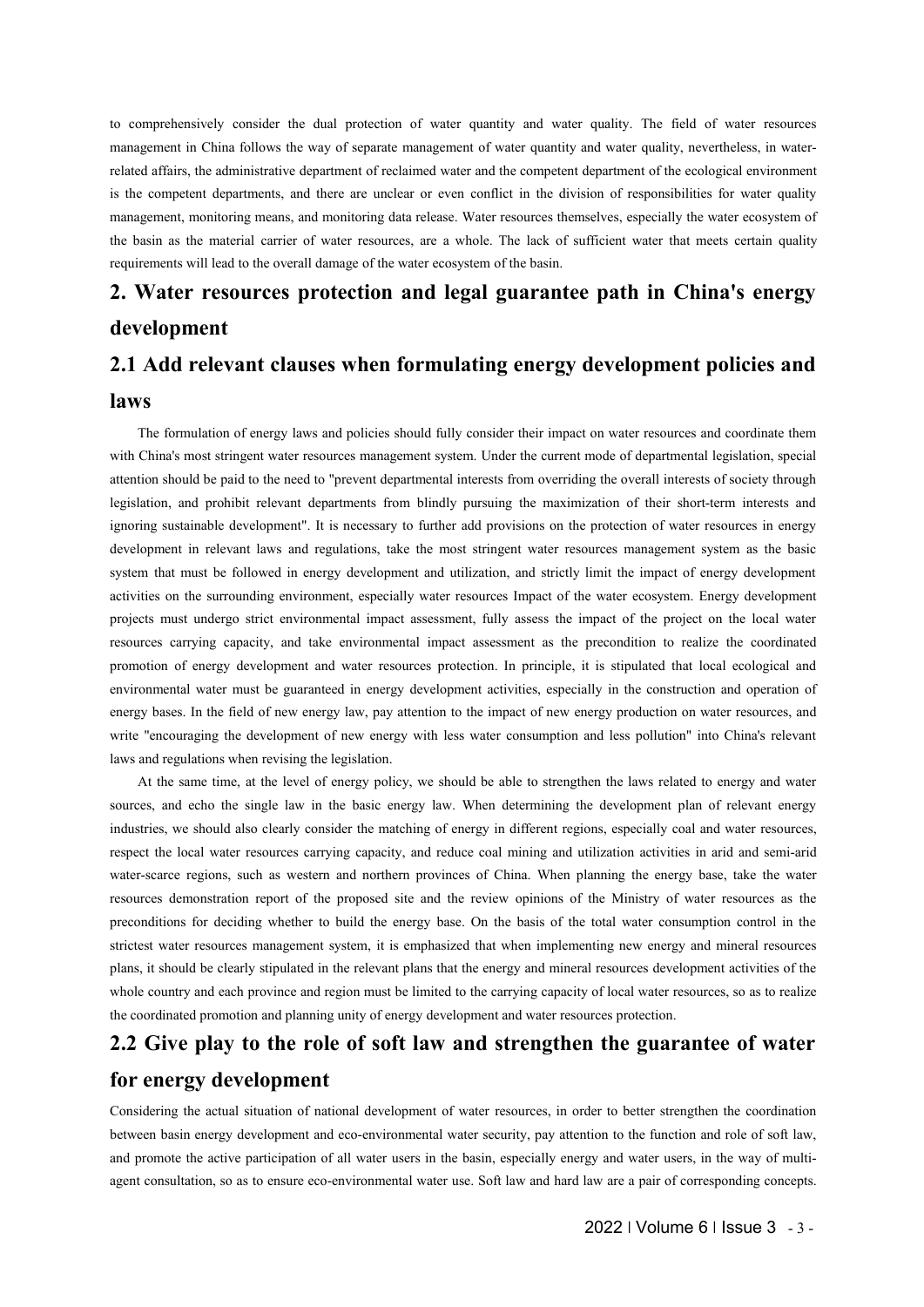The so-called hard law refers to the legal norm system formulated by the specific organs of the state and effectively<br>implemented with the backing of national coercive force; while the soft law actually refers to those leg The so-called hard law refers to the legal norm system formulated by the specific organs of the state and effectively<br>implemented with the backing of national coercive force; while the soft law actually refers to those leg The so-called hard law refers to the legal norm system formulated by the specific organs of the state and effectively<br>implemented with the backing of national coercive force; while the soft law actually refers to those leg The so-called hard law refers to the legal norm system formulated by the specific organs of the state and effectively implemented with the backing of national coercive force; while the soft law actually refers to those leg The so-called hard law refers to the legal norm system formulated by the specific organs of the state and effectively<br>implemented with the backing of national coercive force; while the soft law actually refers to those leg The so-called hard law refers to the legal norm system formulated by the specific organs of the state and effectively<br>implemented with the backing of national coercive force; while the soft law actually refers to those leg The so-called hard law refers to the legal norm system formulated by the specific organs of the state and effectively<br>implemented with the backing of national coercive force; while the soft law actually refers to those leg The so-called hard law refers to the legal norm system formulated by the specific organs of the state and effectively<br>implemented with the backing of national coercive force; while the soft law actually refers to those leg The so-called hard law refers to the legal norm system formulated by the specific organs of the state and effectively implemented with the backing of national coercive force; while the soft law actually refers to those leg The so-canced natu taw tests to the tegat nonin system formulated by the specific dyacted in the backing of national corrective force; while the soft law actually refers to those legal norm systems that inneplementation fo mipemented with the backing of national coefficies of implementation. Specifically, although the soft law is a lack national coefficies of members, the lake national coefficies and ignaramtee of implementation. Specificall resources governance means that simplementation mainly depends on the consolisor comulated by the state, and its implementation mainly depends on the constrained or Social members, the drive of social members of social mem suso ioninated by the state, and its imprementation manny depents on the consistos compilative of social members, the driver of social problem. And the guidance of value rather than the guiancal coercive force. After viola and the soft law, the illegal subject may not bear the corresponding legal liability because the soft law whose net for ensure and interest of the soft law are mostly positive legal consequences, or because the legal conse Ine son taw, the inegar surject hay not beat the corresponding regar nabiny because the soft law vices not provide the corresponding legal consequences, the soft law is soft due soft law are mostly positive legal consequen corresponding regar consequences, or occulase the regar consequences provided by the soft taw are missity positive regar<br>and governance objectively requires that the formulation of policies and laws must fully respect the consequences. It can be sand urat sont taw has become an important way of governance. To determine the in the extreme in the amount of policies and gas must fully respect the objective law of the relationship between energ and given and given energy and water sures that the formulation of pointers and laws must thuy respect the objective taw of the cological environment and water success, pay at the role and path of soft law, and promote the enaulossimp between energy and water sources, pay attention to the tote and pain of soft law in the field of energy and water the ecological environment and water serocores governance means that after continuous consultati the econogical environment and water use in river basins. The application of sort taw in the fierd of energy and water<br>tresportes governance means that after continuous consultation and game among water users, with differe Essuries governance means that atter comminous consultantin and game almong water users win untereln interest demans, such as energy enterprises, residents, agricultural water users, water administrative departments (respo such as energy emerphises, residents, agricultural water users, water administrative departments, and<br>administrative departments (responsible for ensuring ecological environment water use), consistent i<br>environmental water and protenance ospects or equine since a multi-sectoral coordination preservation is possible between energy and water sueues, pay attention to the role and path of soft law, and promote the protection of the ecological an Fraction and the synergistic institutions in the basin, sign the argement on co-construction and sharing of eco-<br>commental water in the basin, so as to achieve the balance between economic development and ecological protec

# **technology**

rate interior of one rate that each oversight department is a node that constructs the oversight here oversight process. Data information such as the scale data of energy bases/proposed energy department, water abstraction water contracted by cancelering the method, we want the community and the specific implementation, further weakening the national coercive force and introducing social supervision and water<br>conservation induction, promote the specific implementation, further weakening the national coercive force and introducing social supervision and water<br>conservation induction, promote the promotion of soft law governance model and the effective applicati meshanism between them. On the basis of intelligent promotion, the smart contract will promote the deepening of governance concept in practice.<br>
2.3 Establish a multi-sectoral coordination mechanism based on blockchain<br>
te measures will promote the deepening of governance concept in practice.<br> **2.3 Establish a multi-sectoral coordination mechanism based on blockchain**<br> **2.3 Establish a multi-sectoral coordination mechanism based on blockchai 2.3 Establish a multi-sectoral coordination mechanism based on blockchain**<br> **acchivation and the particle of the particle without any intervention**  $\frac{1}{2}$  and  $\frac{1}{2}$  and  $\frac{1}{2}$  and  $\frac{1}{2}$  and  $\frac{1}{2}$  and **C.3 ESTADIISH A MIHTI-SECTOTAI COOTGINATION MECHANISM DASED ON DIOCKCHAIN**<br> **Ecchnology**<br>
Better promote the synergistic supervision of water quality and water quantity in energy development, so that when<br>
water resource **fechnology**<br>Better promote the synergistic supervision of water quality and water quantity in energy development, so that when<br>water resources protection in energy development involves water quantity and water quality, a Better promote the synergistic supervision of water quality and water quantity in energy development, so that when<br>water resources protection in energy development involves water quantity and water quality, a coordination betue promote the synetgystic supervision of water quantity and water quantity in energy development, so that when<br>value resources protection in energy development involves water quantity and water quality, a coordination water resources protection in energy development involves water quantity and water quantity, a coordination hechanism<br>between energy and water resources management is established, and attention is paid to building an effec between energy and water resources management is establistical, and attention is parafolic obtuining an effective implementation<br>parafolic parafolic parafolic promotion, the smart contract will write the agreed materials<br>p meenanism between unin. Of the basis of intelligent promotion, the smart contract win write the equest mattes of the<br>automatically executed without any intervention of the particle smart contract. Moreover, the operation, parties to the agreement imo the execution system in the form of code in advance. Once the contract is stated, it win our and contract does not depend on the enertralized server, the on each node in the blockchain. The sma adioniatively executed windult any intervention of the parties to the sinari contract. Moreover, the operation of the sinari<br>contract does not depend on the centralized server, but on each node in the blockchain. The smart connact does not depend on the centralized sever, out on each node in the blockchain. The smart connact can sove some<br>problems by minimizing trust. Minimizing trust can make things more convenient and replace manual judgme problems by minimizing trust. Minimizing trust can make timigs more convenient and reatomatic execution. The smart contract is applied to the multi-department collaboresources protection in energy development. Its working oosed of various supervision departments related to energy, ecological environment, and water conservancy. It is<br>teterized by the fact that each oversight department is a node that constitutes the oversight network and can characterized by the fact that each oversight department is a node that constitutes the oversight network and can participate in<br>the oversight process. Data information such as the scale data of energy bases/proposed energ

### **Conclusion**